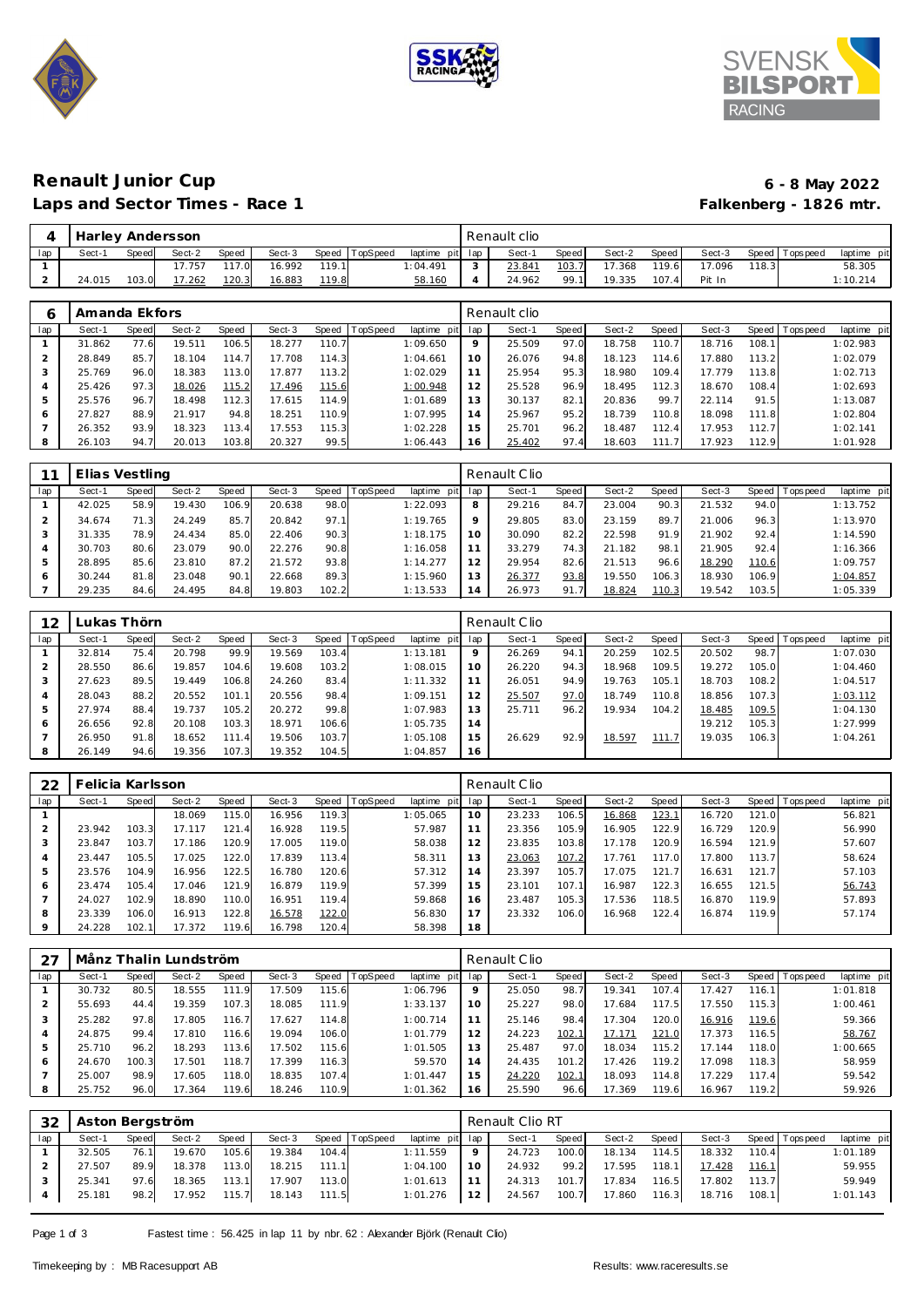





Falkenberg - 1826 mtr.

## **Renault Junior Cup 6 - 8 May 2022**

| Laps and Sector Times - Race 1 |  |  |
|--------------------------------|--|--|
|                                |  |  |

| 25.115 | 98.5  | 18.109 | 114.7 | 18.333 | 110.4 | 1:01.557 | 13 <sup>1</sup> | 24.393 | 101.4 | 17.580 | 118.2 | 17.629 | 114.8 | 59.602   |
|--------|-------|--------|-------|--------|-------|----------|-----------------|--------|-------|--------|-------|--------|-------|----------|
| 27.492 | 90.0  | 21.542 | 96.4  | 18.196 | 111.2 | 1:07.230 | 14              | 24.450 | 101.2 | 17.596 | 118.0 | 17.792 | 113.7 | 59.838   |
| 24.656 | 100.3 | 17.836 | 116.5 | 17.916 | 112.9 | 1:00.408 | 15              | 25.405 | 97.4  | 20.639 | 100.6 | 17.996 | 112.4 | 1:04.040 |
| 24.746 | 99.9  | 17.834 | 116.5 | 18.054 | 112.1 | 1:00.634 | 16              | 24.226 | 102.1 | 17.506 | 118.7 | 17.738 | 114.1 | 59.470   |

| 43  |        | ino Lundström |        |       |        |       |          |             |     | Renault Clio |       |        |       |        |      |                |             |
|-----|--------|---------------|--------|-------|--------|-------|----------|-------------|-----|--------------|-------|--------|-------|--------|------|----------------|-------------|
| lap | Sect-1 | Speed         | Sect-2 | Speed | Sect-3 | Speed | TopSpeed | laptime pit | lap | Sect-1       | Speed | Sect-2 | Speed | Sect-3 |      | Speed Topspeed | laptime pit |
|     | 34.684 | 71.3          | 23.271 | 89.3  | 22.722 | 89.0  |          | 1:20.677    | 8   | 29.927       | 82.6  | 22.337 | 93.0  | 21.998 | 92.0 |                | 1:14.262    |
|     | 34.832 | 71.0          | 23.474 | 88.5  | 21.767 | 92.9  |          | 1:20.073    | 9   | 29.839       | 82.9  | 23.258 | 89.3  | 21.094 | 95.9 |                | 1:14.191    |
|     | 31.369 | 78.8          | 23.944 | 86.8  | 22.169 | 91.3  |          | 1:17.482    | 10  | 29.994       | 82.5  | 22.083 | 94.   | 22.488 | 90.0 |                | 1:14.565    |
|     | 31.428 | 78.7          | 23.022 | 90.2  | 21.631 | 93.5  |          | 1:16.081    | 11  | 29.776       | 83.1  | 23.989 | 86.6  | 22.070 | 91.7 |                | 1:15.835    |
|     | 29.580 | 83.6          | 23.496 | 88.4  | 21.855 | 92.6  |          | 1:14.931    | 12  | 30.533       | 81    | 22.585 | 92.0  | 21.002 | 96.3 |                | 1:14.120    |
| O   | 30.143 | 82.0          | 23.057 | 90.1  | 22.445 | 90.1  |          | 1:15.645    | 13  | 28.888       | 85.6  | 23.712 | 87.6  | 21.477 | 94.2 |                | 1:14.077    |
|     | 29.004 | 85.3          | 23.317 | 89.1  | 20.943 | 96.6  |          | 1:13.264    | 14  |              |       |        |       |        |      |                |             |

| 51  |        | Louise Larsson |        |       |        |       |                 |             |     | Renault Clio |       |        |                       |        |                    |                 |             |
|-----|--------|----------------|--------|-------|--------|-------|-----------------|-------------|-----|--------------|-------|--------|-----------------------|--------|--------------------|-----------------|-------------|
| lap | Sect-1 | <b>Speed</b>   | Sect-2 | Speed | Sect-3 | Speed | <b>TopSpeed</b> | laptime pit | lap | Sect-1       | Speed | Sect-2 | Speed                 | Sect-3 |                    | Speed Tops peed | laptime pit |
|     |        |                | 18.605 | 111.6 | 17.256 | 117.2 |                 | 1:07.915    | 10  | 23.653       | 104.6 | 17.073 | 121<br>$\overline{7}$ | 16.733 | 120.9              |                 | 57.459      |
|     | 25.950 | 95.3           | 17.271 | 120.3 | 16.716 | 121.0 |                 | 59.937      |     | 23.504       | 105.2 | 17.152 | 121.1                 | 16.981 | 119.1 <sub>1</sub> |                 | 57.637      |
|     | 23.815 | 103.9          | 17.083 | 121.6 | 16.631 | 121.7 |                 | 57.529      |     | 23.713       | 104.3 | 17.271 | 120.3                 | 16.783 | 120.6              |                 | 57.767      |
|     | 23.620 | 104.7          | 16.992 | 122.2 | 16.594 | 121.9 |                 | 57.206      | 3   | 24.041       | 102.9 | 17.416 | 119.3                 | 17.711 | 114.2              |                 | 59.168      |
|     | 24.744 | 100.0          | 17.059 | 121.8 | 16.861 | 120.0 |                 | 58.664      | 14  | 25.723       | 96.1  | 17.433 | 119.2                 | 16.745 | 120.8              |                 | 59.901      |
| 6   | 23.743 | 104.2          | 17.050 | 121.8 | 16.810 | 120.4 |                 | 57.603      | 15  | 23.543       | 105.1 | 17.135 | 121.2                 | 16.727 | 121.0              |                 | 57.405      |
|     | 23.628 | 104.7          | 17.052 | 121.8 | 17.628 | 114.8 |                 | 58.308      | 16  | 23.886       | 103.5 | 17.223 | 120.6                 | 16.827 | 120.2              |                 | 57.936      |
| 8   | 24.230 | 102.1          | 17.219 | 120.6 | 16.612 | 121.8 |                 | 58.061      |     | 24.028       | 102.9 | 17.146 | 121.1                 | 16.790 | 120.5              |                 | 57.964      |
|     | 23.640 | 104.6          | 18.558 | 111.9 | 16.803 | 120.4 |                 | 59.001      | 18  |              |       |        |                       |        |                    |                 |             |

| 62      | Alexander Björk |       |        |       |        |       |          |             |     | Renault Clio |       |        |       |        |       |            |             |
|---------|-----------------|-------|--------|-------|--------|-------|----------|-------------|-----|--------------|-------|--------|-------|--------|-------|------------|-------------|
| lap     | Sect-1          | Speed | Sect-2 | Speed | Sect-3 | Speed | TopSpeed | laptime pit | lap | Sect-1       | Speed | Sect-2 | Speed | Sect-3 | Speed | T ops peed | laptime pit |
|         |                 |       | 17.282 | 120.2 | 16.734 | 120.9 |          | 1:03.310    | 10  | 23.424       | 105.6 | 16.758 | 124.0 | 16.424 | 123.2 |            | 56.606      |
| 2       | 23.568          | 104.9 | 16.915 | 122.8 | 16.616 | 121.8 |          | 57.099      | 11  | 23.313       | 106.1 | 16.729 | 124.2 | 16.383 | 123.5 |            | 56.425      |
| 3       | 23.623          | 104.7 | 16.845 | 123.3 | 16.625 | 121.7 |          | 57.093      | 12  | 23.352       | 105.9 | 16.699 | 124.4 | 16.424 | 123.2 |            | 56.475      |
| 4       | 23.485          | 105.3 | 18.035 | 115.2 | 17.405 | 116.2 |          | 58.925      | 13  | 24.645       | 100.4 | 16.679 | 124.5 | 16.651 | 121.5 |            | 57.975      |
| 5       | 23.484          | 105.3 | 16.760 | 123.9 | 16.458 | 122.9 |          | 56.702      | 14  | 23.232       | 106.5 | 16.771 | 123.9 | 17.175 | 117.8 |            | 57.178      |
| 6       | 23.300          | 106.1 | 16.752 | 124.0 | 17.871 | 113.2 |          | 57.923      | 15  | 24.541       | 100.8 | 17.318 | 119.9 | 16.511 | 122.5 |            | 58.370      |
|         | 23.555          | 105.0 | 16.760 | 123.9 | 16.441 | 123.1 |          | 56.756      | 16  | 23.305       | 106.1 | 16.708 | 124.3 | 16.452 | 123.0 |            | 56.465      |
| 8       | 23.394          | 105.7 | 16.720 | 124.2 | 17.996 | 112.4 |          | 58.110      | 17  | 23.735       | 104.2 | 17.458 | 119.0 | 17.825 | 113.5 |            | 59.018      |
| $\circ$ | 23.441          | 105.5 | 16.766 | 123.9 | 16.507 | 122.6 |          | 56.714      | 18  |              |       |        |       |        |       |            |             |

| 72  | Oscar Klingström |       |        |       |        |       |          |             |                | Renault Clio |       |        |       |        |       |                   |             |  |  |
|-----|------------------|-------|--------|-------|--------|-------|----------|-------------|----------------|--------------|-------|--------|-------|--------|-------|-------------------|-------------|--|--|
| lap | Sect-1           | Speed | Sect-2 | Speed | Sect-3 | Speed | TopSpeed | laptime pit | lap            | Sect-1       | Speed | Sect-2 | Speed | Sect-3 |       | Speed   Tops peed | laptime pit |  |  |
|     |                  |       | 17.802 | 116.7 | 17.072 | 118.5 |          | 1:05.584    | 10             | 23.175       | 106.7 | 17.054 | 121.8 | 16.550 | 122.2 |                   | 56.779      |  |  |
|     | 23.747           | 104.1 | 17.056 | 121.8 | 16.895 | 119.8 |          | 57.698      | 11             | 23.350       | 105.9 | 16.836 | 123.4 | 16.717 | 121.0 |                   | 56.903      |  |  |
|     | 23.927           | 103.4 | 17.259 | 120.4 | 17.504 | 115.6 |          | 58.690      | 12             | 23.791       | 104.0 | 17.226 | 120.6 | 16.586 | 122.0 |                   | 57.603      |  |  |
|     | 24.593           | 100.6 | 17.615 | 117.9 | 17.524 | 115.5 |          | 59.732      | 13             | 23.100       | 107.1 | 17.786 | 116.8 | 18.389 | 110.0 |                   | 59.275      |  |  |
|     | 23.778           | 104.0 | 17.051 | 121.8 | 16.740 | 120.9 |          | 57.569      | 14             | 23.643       | 104.6 | 17.012 | 122.1 | 16.477 | 122.8 |                   | 57.132      |  |  |
| 6   | 23.337           | 106.0 | 17.052 | 121.8 | 16.671 | 121.4 |          | 57.060      | 15             | 23.035       | 107.4 | 17.009 | 122.1 | 16.496 | 122.6 |                   | 56.540      |  |  |
|     | 23.260           | 106.3 | 17.835 | 116.5 | 16.944 | 119.4 |          | 58.039      | 16             | 23.470       | 105.4 | 17.686 | 117.4 | 16.914 | 119.6 |                   | 58.070      |  |  |
| 8   | 23.301           | 106.1 | 16.851 | 123.3 | 16.626 | 121.7 |          | 56.778      | $\overline{7}$ | 23.159       | 106.8 | 16.954 | 122.5 | 16.599 | 121.9 |                   | 56.712      |  |  |
|     | 24.665           | 100.3 | 17.233 | 120.5 | 16.558 | 122.2 |          | 58.456      | 18             |              |       |        |       |        |       |                   |             |  |  |

| 75  | Albin Gustafsson |       |        |       |        |       |          |                |                | Renault Clio |       |        |       |        |       |           |             |  |  |
|-----|------------------|-------|--------|-------|--------|-------|----------|----------------|----------------|--------------|-------|--------|-------|--------|-------|-----------|-------------|--|--|
| lap | Sect-1           | Speed | Sect-2 | Speed | Sect-3 | Speed | TopSpeed | laptime<br>pit | lap            | Sect-1       | Speed | Sect-2 | Speed | Sect-3 | Speed | Tops peed | laptime pit |  |  |
|     | 32.036           | 77.2  | 19.196 | 108.2 | 18.179 | 111.3 |          | 1:09.411       | $\circ$        | 24.706       | 100.1 | 17.241 | 120.5 | 17.262 | 117.2 |           | 59.209      |  |  |
| ∠   | 28.558           | 86.6  | 18.104 | 114.7 | 17.984 | 112.5 |          | 1:04.646       | 10             | 24.967       | 99.1  | 17.216 | 120.7 | 17.544 | 115.3 |           | 59.727      |  |  |
| 3   | 25.607           | 96.6  | 17.680 | 117.5 | 17.879 | 113.2 |          | 1:01.166       |                | 27.218       | 90.9  | 17.455 | 119.0 | 17.823 | 113.5 |           | 1:02.496    |  |  |
| 4   | 25.472           | 97.1  | 17.365 | 119.6 | 17.678 | 114.4 |          | 1:00.515       | $\overline{2}$ | 25.767       | 96.0  | 18.433 | 112.7 | 17.941 | 112.8 |           | 1:02.141    |  |  |
| 5   | 25.161           | 98.3  | 17.688 | 117.4 | 18.684 | 108.3 |          | 1:01.533       | 13             | 24.654       | 100.3 | 17.147 | 121.1 | 17.393 | 116.3 |           | 59.194      |  |  |
| 6   | 25.804           | 95.8  | 17.338 | 119.8 | 17.410 | 116.2 |          | 1:00.552       | 14             | 24.589       | 100.6 | 17.301 | 120.1 | 17.183 | 117.7 |           | 59.073      |  |  |
|     | 25.143           | 98.4  | 17.290 | 120.7 | 17.696 | 114.3 |          | 1:00.129       | 15             | 24.823       | 99.6  | 17.191 | 120.8 | 17.424 | 116.1 |           | 59.438      |  |  |
| 8   | 24.863           | 99.5  | 17.429 | 119.2 | 17.312 | 116.9 |          | 59.604         | 16             | 24.920       | 99.2  | 18.517 | 112.2 | 19.759 | 102.4 |           | 1:03.196    |  |  |

| 81  | Lucas Hillström |       |        |              |        |       |          |                 |    | Renault Clio |       |        |       |        |       |                 |             |  |  |  |
|-----|-----------------|-------|--------|--------------|--------|-------|----------|-----------------|----|--------------|-------|--------|-------|--------|-------|-----------------|-------------|--|--|--|
| lap | Sect-1          | Speed | Sect-2 | <b>Speed</b> | Sect-3 | Speed | TopSpeed | laptime pit lap |    | Sect-1       | Speed | Sect-2 | Speed | Sect-3 |       | Speed Tops peed | laptime pit |  |  |  |
|     |                 |       | 17.813 | 116.6        | 17.504 | 115.6 |          | 1:05.845        | 10 | 24.527       | 100.8 | 17.210 | 120.7 | 16.876 | 119.9 |                 | 58.613      |  |  |  |
|     | 24.601          | 100.5 | 17.209 | 120.7        | 17.046 | 118.7 |          | 58.856          |    | 24.016       | 103.0 | 17.249 | 120.4 | 16.688 | 121.2 |                 | 57.953      |  |  |  |
|     | 24.527          | 100.8 | 17.317 | 120.0        | 17.023 | 118.9 |          | 58.867          | 12 | 24.052       | 102.8 | 17.158 | 121.1 | 16.921 | 119.6 |                 | 58.131      |  |  |  |